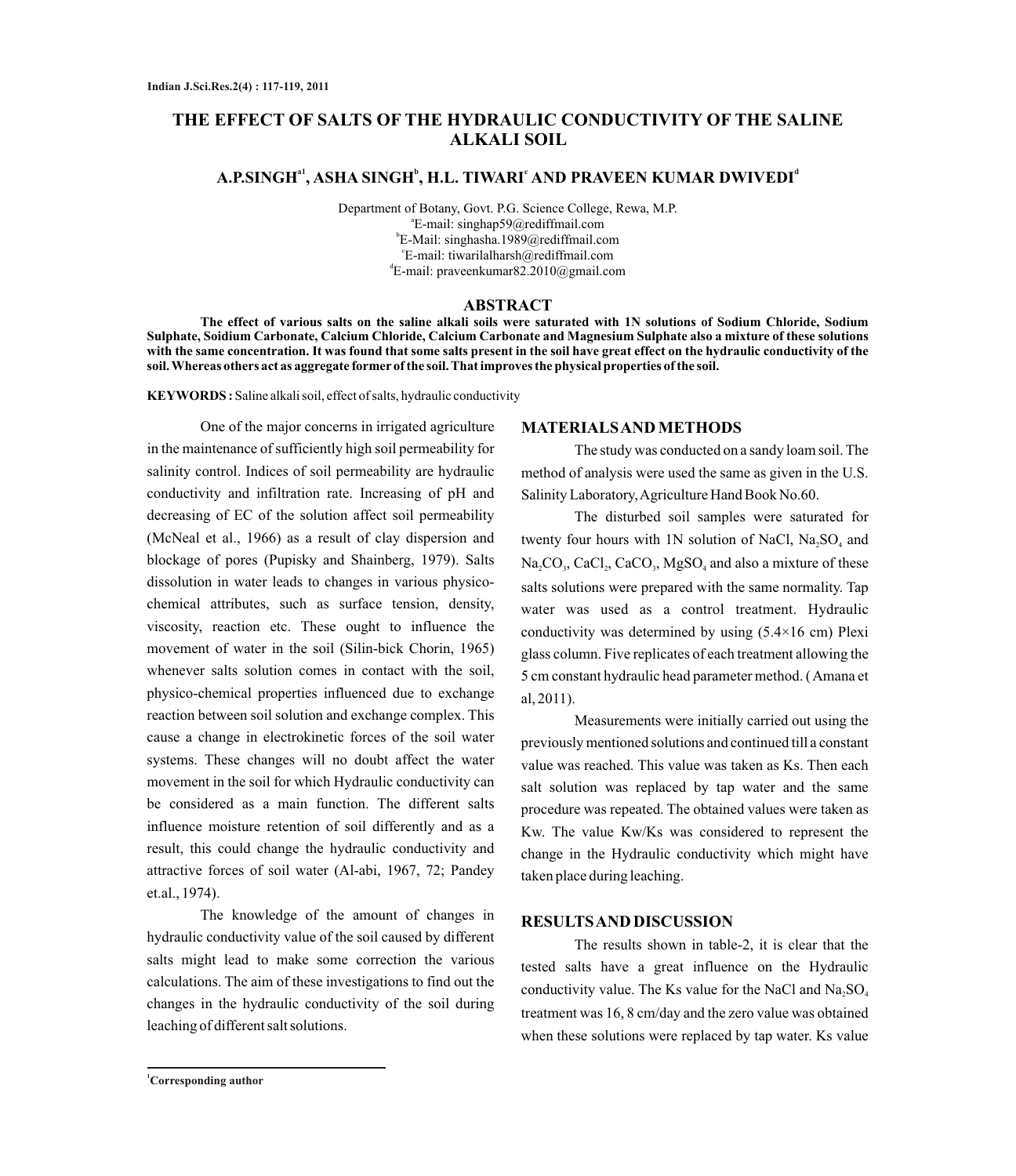for  $Na, CO$ , was zero and the same value was obtained when the sodium carbonate solution replaced by tap water.

For CaCl, and  $MgSO_4$ , Ks values were 97 cm/day and 28 cm/day, respectively. The Kw remained slightly constant. Values were 47, 21 cm/day alternatively. When the  $MgSO<sub>4</sub>$  solution was replaced by tap water, Kw values were slightly affected. The Kw values of  $CaCO<sub>3</sub>$  treatment decreased about 67% of the Ks value but it was still very high as compare to other Kw values.

These results can be explained through the action of sodium ions on the structure of the soil. When tap water replaced the solutions, for sodium solutions the dominant ion on the exchange complex will be sodium and this will cause the deterioration of the soil structure. For Ca and Mg slats, the dominant ions will be Ca and Mg which have no negative influence on the soil structure while on the other hand Ca ions improves soil structure.

Although the results presented in this paper cannot be used for quantitative recommendation but for qualitative purpose. They can evidently be used fro estimating the possible changes that might occur in the values of the hydraulic conductivity during the leaching of saline-alkali soils in table 1.

These results may however lead to the following general conclusions :

The presence of high concentration of different sodium salts in the soil reduces the hydraulic conductivity of the soil during leaching. As a result, the time required to drain the leaching water increases and thus delays the process of desalinization of saline alkali soils.

The anions seems to play a great role in determining the influence of the cat-ions on the hydraulic conductivity.

High contents of Mg ion seems to have no negative effect on hydraulic conductivity of the soil.

The presence of Ca and Mg ion in equal percentage with the sodium ion in the soil reduces the acute influence of Na on the hydraulic conductivity value.

#### **ACKNOWLEDGEMENT**

The authors are thankful to the Head of the Department of Botany for providing necessary facilities and thankful to the Principal for providing concerning facilities for completion of work.

| Texture                         | Sandy Loam |
|---------------------------------|------------|
| <b>Bulk Density</b>             | 1.59       |
| Clay                            | 9.80       |
| Silt                            | 10.20      |
| Sand                            | 74.12      |
| Ex. Na $(\% )$                  | 123.20     |
| CEC $(\% )$                     | 7.6        |
| pH(1:5)                         | 10.2       |
| Ec mm hos/cm                    | 56.4       |
| $Na+$<br>meg/1                  | 100.3      |
| $K^+$<br>meg/1                  | 8.9        |
| $\mathrm{Ca}^{++}$<br>meg/1     | 3.2        |
| $Mg^{++}$<br>meg/1              | 2.8        |
| $Cl^-$<br>meg/1                 | 120.0      |
| $Sou-$<br>meg/1                 | 75.0       |
| $\overline{CO_3}^{-1}$<br>meg/1 | 8.0        |
| HCO <sub>3</sub><br>meg/1       | 7.7        |

**Table 1: Some Physico-Chemical Properties of the Saline Alkali Soils**